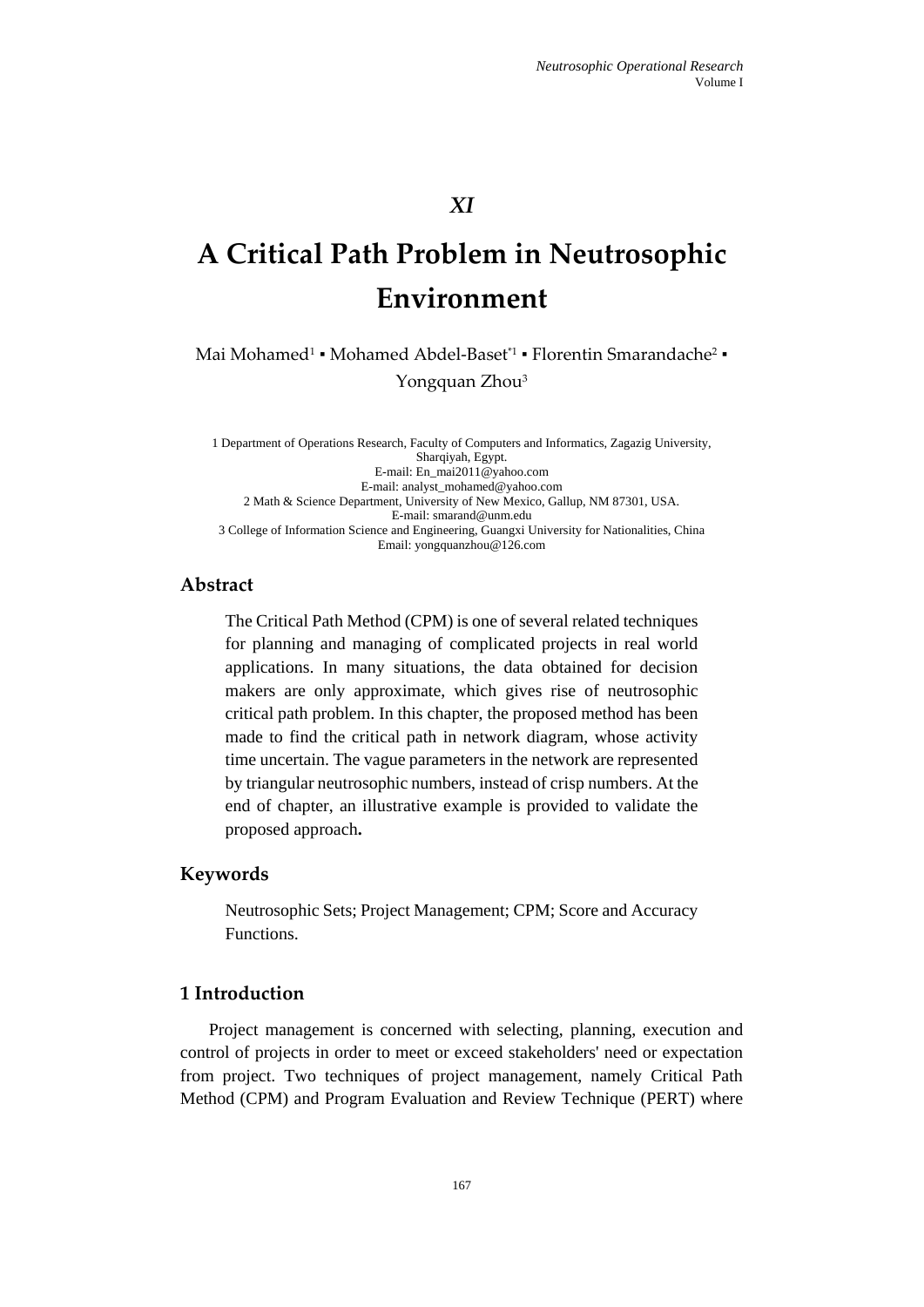developed in 1950s. [1] The successful implementation of CPM requires clear determined time duration for each activity.

Steps involved in CPM include [2]:

- Develop Work Breakdown Structure of a project, estimate the resources needed and establish precedence relationship among activities.
- Translate the activities into network.
- Carry out network computation and prepare schedule of the activities.

In CPM, the main problem is wrongly calculated activity durations, of large projects that have many activities. The planned value of activity duration time may change under certain circumstances and may not be presented in a precise manner due to the error of the measuring technique or instruments etc. It has been obvious that neutrosophic set theory is more appropriate to model uncertainty that is associated with parameters such as activity duration time and resource availability in CPM.

This chapter is organized as follows: In section 2, the basic concepts neutrosophic sets are briefly reviewed. In section 3, the mathematical model of neutrosophic CPM and the proposed algorithm is presented. In section 4, a numerical example is illustrated. Finally, section 5 concludes the chapter with future work.

# **2 Preliminaries**

In this section, the basic definitions involving neutrosophic set, single valued neutrosophic sets, triangular neutrosophic numbers and operations on triangular neutrosophic numbers are outlined.

**Definition 1.** [3, 5-7] Let *X* be a space of points (objects) and  $x \in X$ . A neutrosophic set A in X is defined by a truth-membership function  $T_A(x)$ , an indeterminacy-membership function  $I_A(x)$  and a falsity-membership function  $F_A(x)$ .  $T_A(x)$ ,  $I_A(x)$  and  $F_A(x)$  are real standard or real nonstandard subsets of *] 0, 1<sup>+</sup> [.* That is  $T_A(x): X \to J^0$ ,  $T^+$ ,  $I_A(x): X \to J^0$ ,  $T^+$  and  $F_A(x): X \to J^0$ ,  $T^+$ , There is no restriction on the sum of  $T_A(x)$ ,  $I_A(x)$  and $F_A(x)$ , so  $0-$  ≤ sup  $T_A(x)$  + sup  $I_A(x)$  + sup  $F_A(x) \leq 3+$ .

**Definition 2.** [3, 8] Let  $X$  be a universe of discourse. A single valued neutrosophic set *A* over *X* is an object having the form  $A = \{ \langle x, T_A(x), I_A(x), F_A(x) \rangle : x \in X \},\$ where  $T_A(x):X\to[0,1], I_A(x):X\to[0,1]$  and  $F_A(x):X\to[0,1]$  with  $0\leq T_A(x)+$  $I_A(x)$ +  $F_A(x)$ ≤3 for all  $x \in X$ . The intervals  $T_A(x)$ ,  $I_A(x)$  and  $F_A(x)$  denote the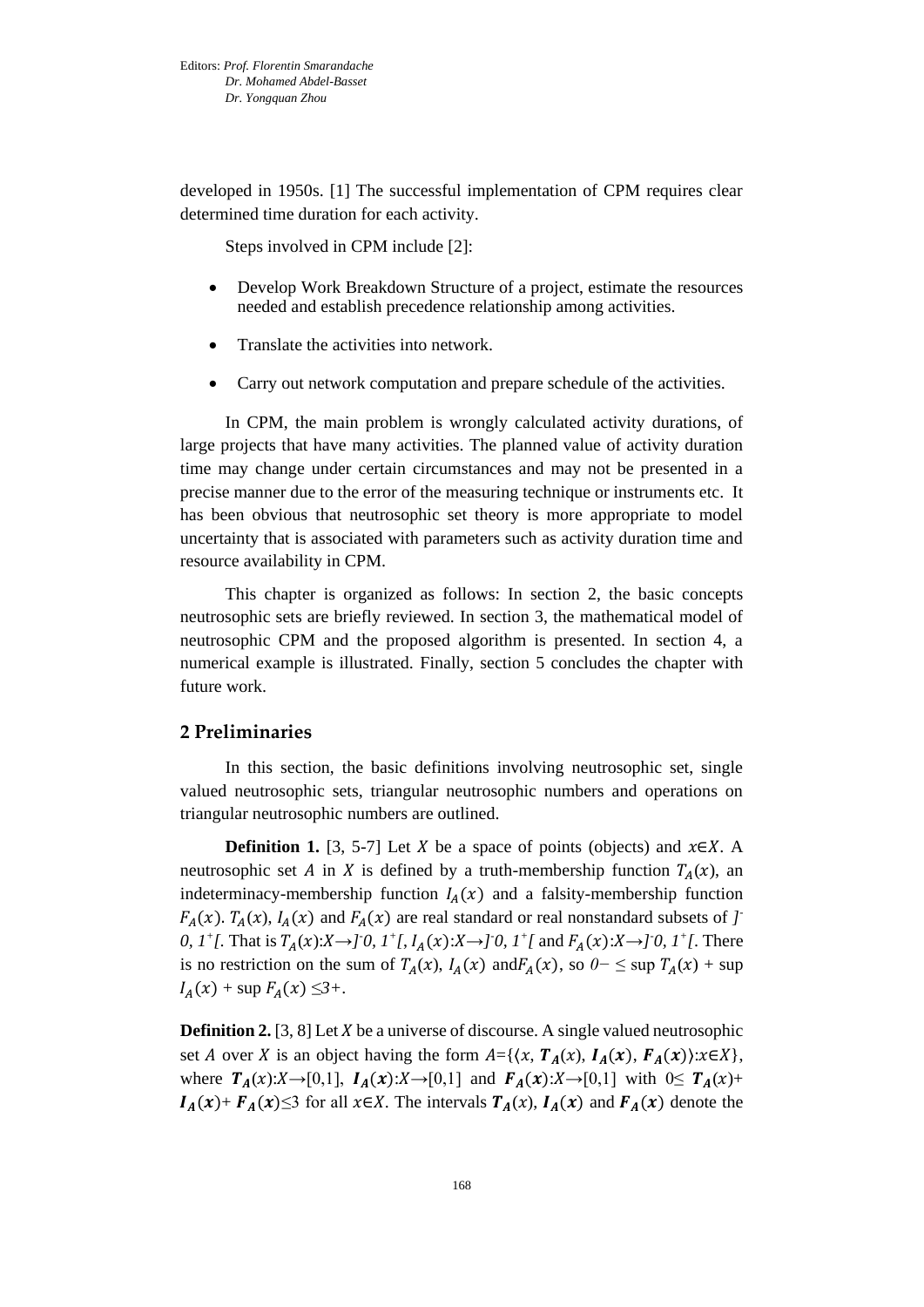truth-membership degree, the indeterminacy-membership degree and the falsity membership degree of  $x$  to  $A$ , respectively. For convenience, a SVN number is denoted by  $A = (a, b, c)$ , where  $a, b, c \in [0, 1]$  and  $a+b+c \leq 3$ .

**Definition 3.** [4, 5] Let  $\alpha_{\widetilde{a}}$  ,  $\theta_{\widetilde{a}}$ ,  $\beta_{\widetilde{a}}$   $\epsilon$ [**0**, **1**] and  $a_1$ ,  $a_2$ ,  $a_3 \epsilon$  **R** such that  $a_1 \le a_2 \le$  $a_3$  . Then a single valued triangular neutrosophic number,  $\tilde{a}$ = $\langle (a_1, a_2, a_3)$ ;  $\alpha_{\tilde{a}}$ ,  $\theta_{\tilde{a}}$ ,  $\beta_{\tilde{a}}\rangle$  is a special neutrosophic set on the real line set **R**, whose truth-membership, indeterminacy-membership, and falsity-membership functions are given as follows:

$$
T_{\tilde{a}}(x)
$$
\n
$$
= \begin{cases}\n\alpha_{\tilde{a}}\left(\frac{x-a_1}{a_2-a_1}\right) & \text{if } a_1 \leq x \leq a_2 \\
\alpha_{\tilde{a}} & \text{if } x = a_2 \\
\alpha_{\tilde{a}}\left(\frac{a_3-x}{a_3-a_2}\right) & \text{if } a_2 < x \leq a_3 \\
0 & \text{otherwise}\n\end{cases} \tag{1}
$$

$$
I_{\tilde{a}}(x)
$$
\n
$$
= \begin{cases}\n\frac{(a_{2} - x + \theta_{\tilde{a}}(x - a_{1}))}{(a_{2} - a_{1})} & \text{if } a_{1} \leq x \leq a_{2} \\
\theta_{\tilde{a}} & \text{if } x = a_{2} \\
\frac{(x - a_{2} + \theta_{\tilde{a}}(a_{3} - x))}{(a_{3} - a_{2})} & \text{if } a_{2} < x \leq a_{3} \\
1 & \text{otherwise}\n\end{cases}
$$
\n(2)

$$
F_{\tilde{a}}(x) = \begin{cases} \frac{(a_2 - x + \beta_{\tilde{a}}(x - a_1))}{(a_2 - a_1)} & \text{if } a_1 \le x \le a_2\\ \beta_{\tilde{a}} & \text{if } x = a_2\\ \frac{(x - a_2 + \beta_{\tilde{a}}(a_3 - x))}{(a_3 - a_2)} & \text{if } a_2 < x \le a_3\\ 1 & \text{otherwise} \end{cases} \tag{3}
$$

 $\sim$ 

where  $\alpha_{\tilde{a}}$ ,  $\theta_{\tilde{a}}$  and  $\beta_{\tilde{a}}$  denote the maximum truth-membership degree, minimum indeterminacy-membership degree and minimum falsity-membership degree respectively. A single valued triangular neutrosophic number  $\widetilde{a}$ ={( $a_1, a_2, a_3$ );  $\alpha_{\widetilde{a}}$ ,  $\theta_{\widetilde{a}}$ ,  $\beta_{\widetilde{a}}$ } may express an ill-defined quantity about  $a$ , which is approximately equal to  $a$ .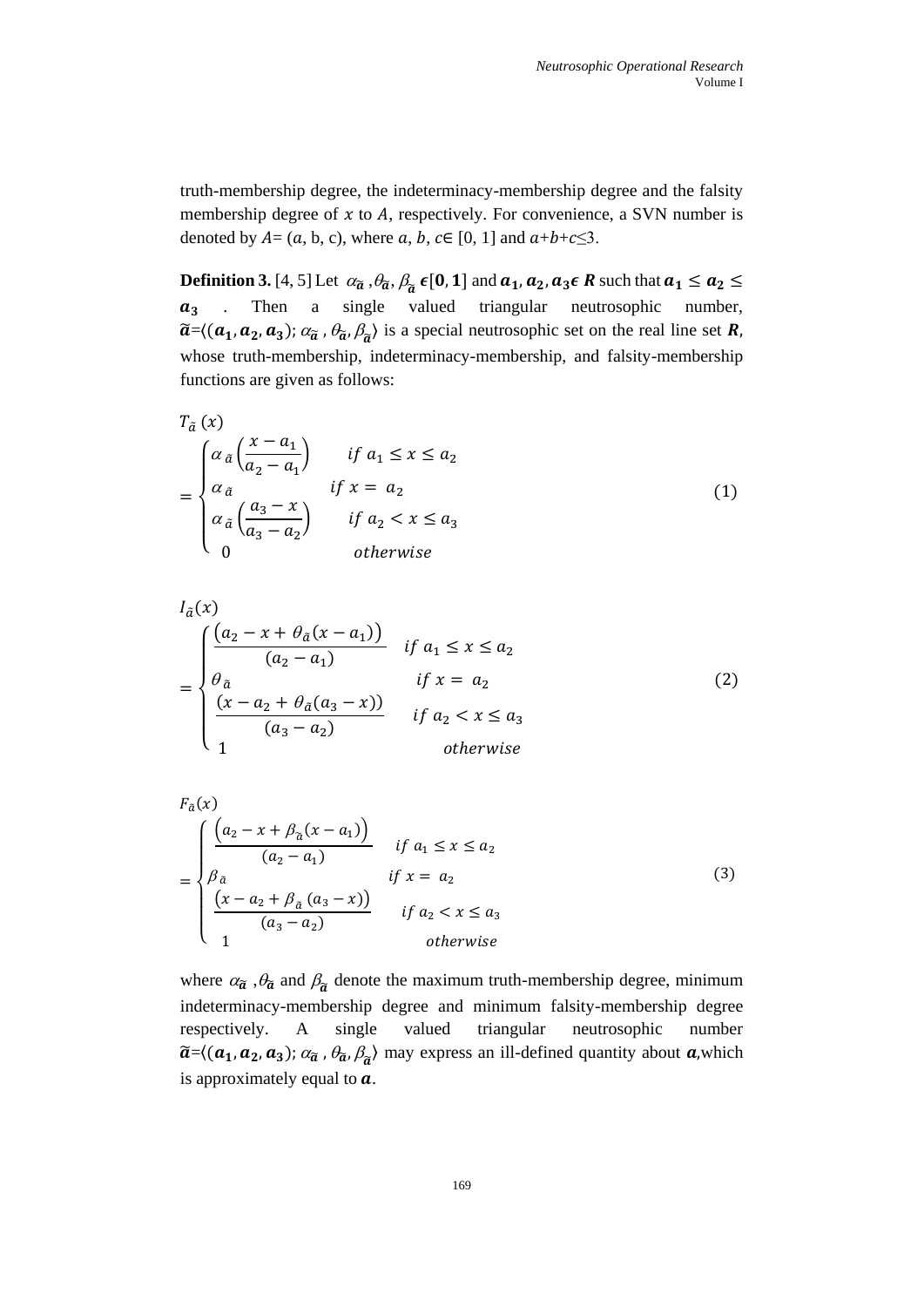**Definition 4**. Let  $\widetilde{a} = \langle (a_1, a_2, a_3); \alpha_{\widetilde{a}}, \theta_{\widetilde{a}}, \beta_{\widetilde{a}} \rangle$  and  $\widetilde{b} = \langle (b_1, b_2, b_3), \alpha_{\widetilde{b}}, \theta_{\widetilde{b}}, \beta_{\widetilde{b}} \rangle$ be two single valued triangular neutrosophic numbers and  $\gamma^{\neq}$  be any real number. Then,

$$
\widetilde{a} + \widetilde{b} = \langle (a_1 + b_1, a_2 + b_2, a_3 + b_3); \alpha \widetilde{a} \wedge \alpha \widetilde{b}, \theta \widetilde{a} \vee \theta \widetilde{b}, \beta \widetilde{a} \vee \beta \widetilde{b} \rangle
$$
\n
$$
\widetilde{a} - \widetilde{b} = \langle (a_1 - b_3, a_2 - b_2, a_3 - b_1); \alpha \widetilde{a} \wedge \alpha \widetilde{b}, \theta \widetilde{a} \vee \theta \widetilde{b}, \beta \widetilde{a} \vee \beta \widetilde{b} \rangle
$$
\n
$$
\widetilde{a} \widetilde{b} = \begin{cases}\n\langle (a_1b_1, a_2b_2, a_3b_3); \alpha \widetilde{a} \wedge \alpha \widetilde{b}, \theta \widetilde{a} \vee \theta \widetilde{b}, \beta \widetilde{a} \vee \beta \widetilde{b} \rangle \\
\langle (a_1b_3, a_2b_2, a_3b_1); \alpha \widetilde{a} \wedge \alpha \widetilde{b}, \theta \widetilde{a} \vee \theta \widetilde{b}, \beta \widetilde{a} \vee \beta \widetilde{b} \rangle \\
\langle (a_3b_3, a_2b_2, a_3b_1); \alpha \widetilde{a} \wedge \alpha \widetilde{b}, \theta \widetilde{a} \vee \theta \widetilde{b}, \beta \widetilde{a} \vee \beta \widetilde{b} \rangle \\
\langle (a_3b_3, a_2b_2, a_1b_1); \alpha \widetilde{a} \wedge \alpha \widetilde{b}, \theta \widetilde{a} \vee \theta \widetilde{b}, \beta \widetilde{a} \vee \beta \widetilde{b} \rangle\n\end{cases}
$$
\n
$$
\widetilde{a} = \begin{cases}\n\langle \left( \frac{a_1}{b_3}, \frac{a_2}{b_2}, \frac{a_3}{b_1} \right); \alpha \widetilde{a} \wedge \alpha \widetilde{b}, \theta \widetilde{a} \vee \theta \widetilde{b}, \beta \widetilde{a} \vee \beta \widetilde{b}) \\
\langle (a_3, a_2, a_
$$

# **3 Critical Path Method in Neutrosophic Environment and the Proposed Algorithm**

Project network is a set of activities that must be performed according to precedence constraints determining which activities must start after the completion of specified other activities. Let us define some terms used in drawing network diagram of CPM:

- Activity: It is any portion of a project that has a definite beginning and ending and may use some resources such as time, labor, material, equipment, etc.
- Event or Node: Beginning and ending points of activities denoted by circles are called nodes or events.
- Critical Path: Is the longest path in the network. The CPM in neutrosophic environment takes the following form: A network N=  $\langle E, A, \tilde{T} \rangle$ , being a project model, is given. E is asset of events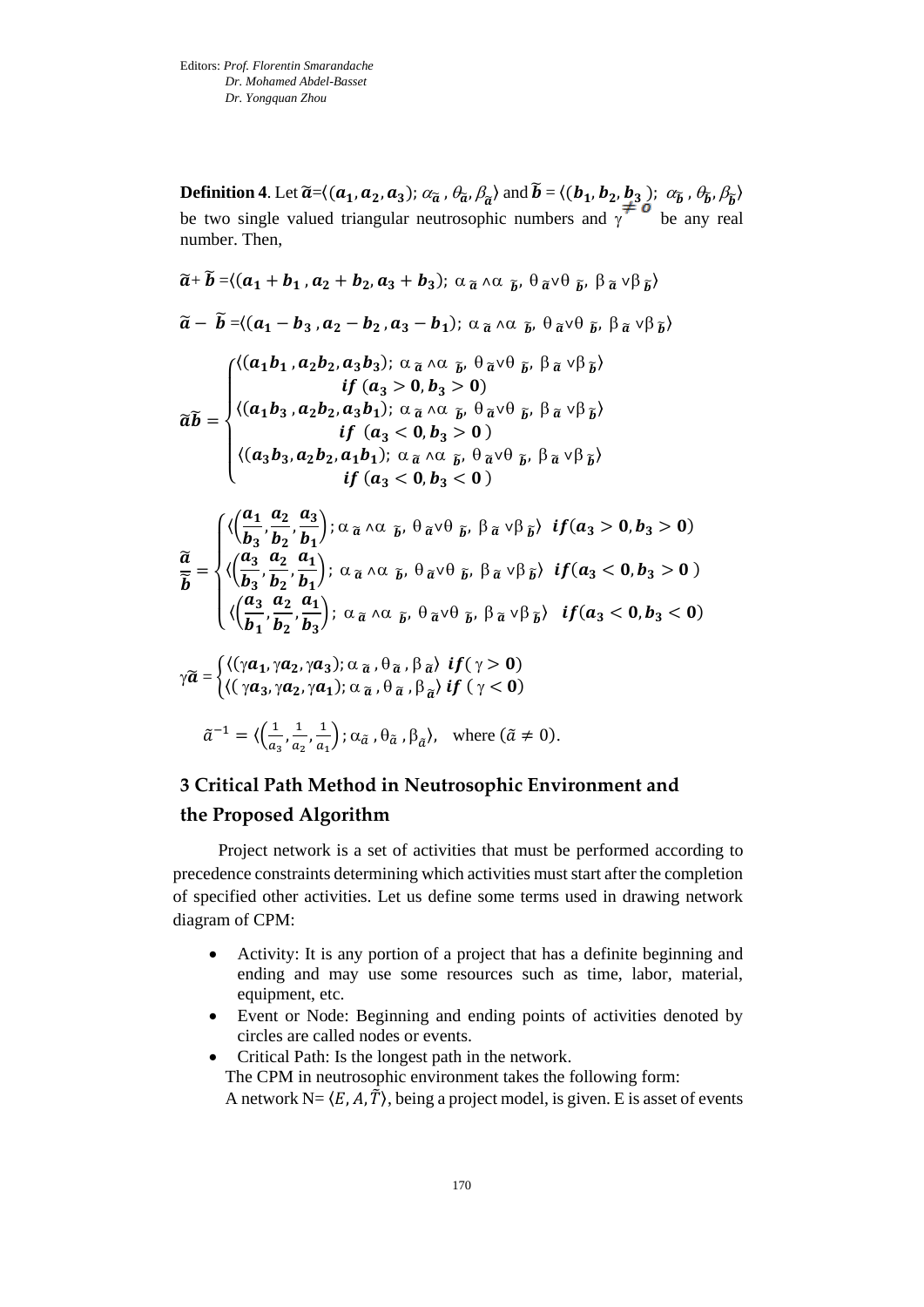(nodes) and  $A \subseteq E \times E$  is a set of activities.  $\tilde{T}$  is a triangular neutrosophic number and stand for activity duration.

To obtain crisp model of neutrosophic CPM we should use the following equations:

We defined a method to compare any two single valued triangular neutrosophic numbers which is based on the score function and the accuracy function. Let  $\tilde{a} = \langle (a_1, b_1, c_1), \alpha_{\tilde{a}}, \theta_{\tilde{a}}, \beta_{\tilde{a}} \rangle$  be a single valued triangular neutrosophic number, then

$$
S(\tilde{a}) = \frac{1}{16} [a_1 + b_1 + c_1] \times (2 + \alpha_{\tilde{a}} \cdot \theta_{\tilde{a}} \cdot \beta_{\tilde{a}})
$$
(4)

and

$$
A(\tilde{a}) = \frac{1}{16} [a_1 + b_1 + c_1] \times (2 + a_{\tilde{a}} \cdot \theta_{\tilde{a}} + \beta_{\tilde{a}})
$$
(5)

It is called the score and accuracy degrees of  $\tilde{a}$ , respectively. The neutrosophic CPM model can be represented by a crisp model using truth membership, indeterminacy membership, and falsity membership functions and the score and accuracy degrees of  $\tilde{a}$ , using equations (1), (2), (3) and (4), (5) respectively.

#### **Notations of CPM solution:**

 $\tilde{T}_i^e$ =Earliest occurrence time of predecessor event *i*,

 $\tilde{T}_i^l$  = Latest occurrence time of predecessor event *i*,

 $\tilde{T}_j^e$ =Earliest occurrence time of successor event *j*,

 $\tilde{T}_j^l$  = Latest occurrence time of successor event *j*,

̃ /Start= Earliest start time of an activity *ij*,

 $\tilde{T}_{ij}^e$ /Finish=Earliest finish time of an activity *ij*,

 $\tilde{T}_{ij}^l$ /Start=Latest start time of an  $T_i^l$ activity *ij*,

 $\tilde{T}_{ij}^l$ /Finish= Latest finish time of an activity *ij*,

 $\tilde{T}_{ij}$  = Duration time of activity *ij*,

Earliest and Latest occurrence time of an event:

 $\tilde{T}_j^e$ =maximum ( $\tilde{T}_j^e + \tilde{T}_{ij}$ ), calculate all  $\tilde{T}_j^e$  for jth event, select maximum value.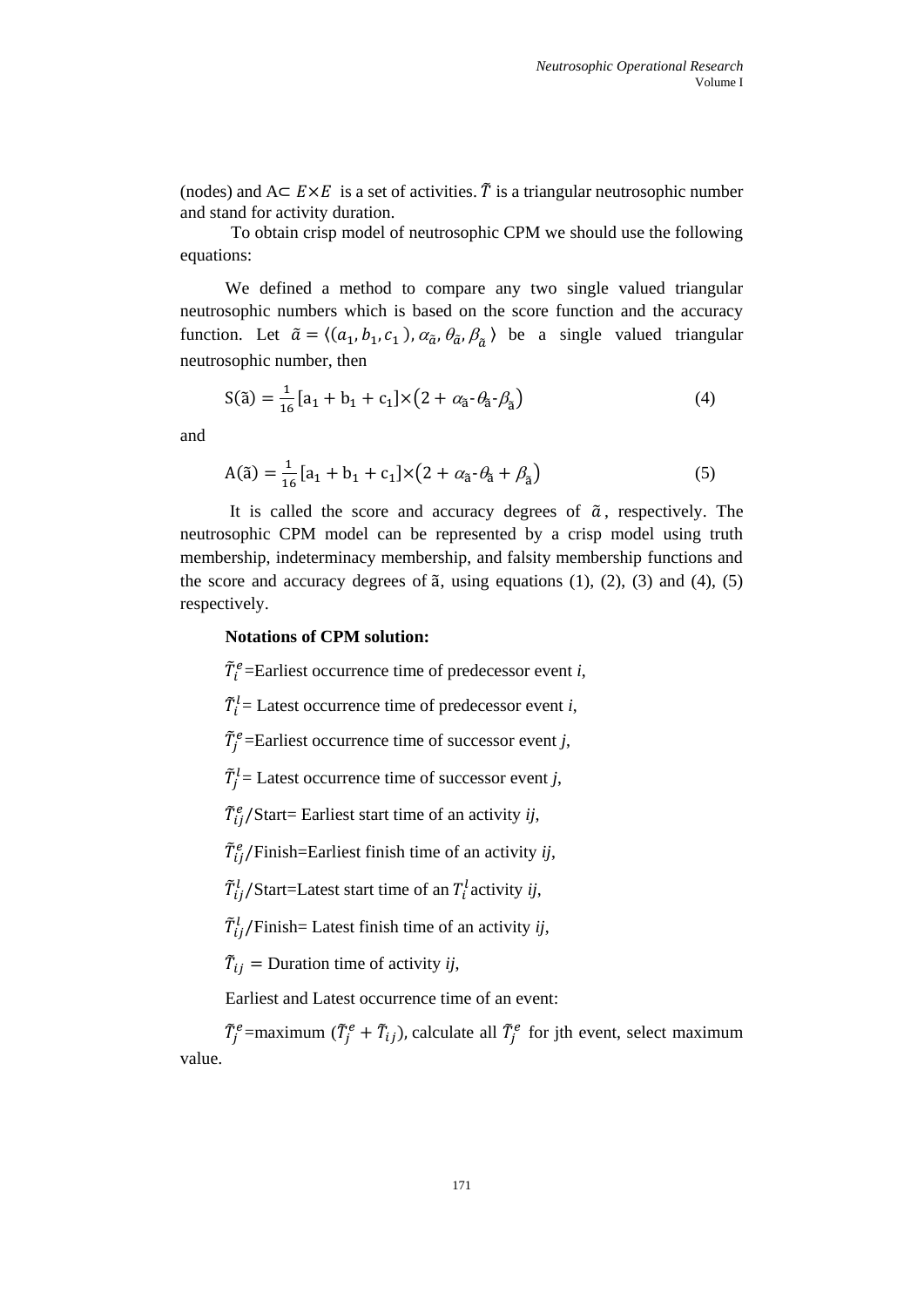$\tilde{T}_i^l$ =minimum ( $\tilde{T}_j^l$  –  $\tilde{T}_{ij}$ ), calculate all  $T_i^l$  for ith event, select minimum value.

$$
\tilde{T}_{ij}^e / \text{Start} = \tilde{T}_i^e,
$$
\n
$$
\tilde{T}_{ij}^e / \text{Finish} = \tilde{T}_i^e + \tilde{T}_{ij},
$$
\n
$$
\tilde{T}_{ij}^l / \text{Finish} = \tilde{T}_j^l,
$$
\n
$$
\tilde{T}_{ij}^l / \text{Start} = \tilde{T}_j^l - \tilde{T}_{ij},
$$

Critical path is the longest path in the network. At critical path,  $\tilde{T}_i^e = \tilde{T}_i^l$ , for all *i*, and don't care of the value of  $\alpha$ , $\theta$ , $\beta$ .

Slack or Float is cushion available on event/ activity by which it can be delayed without affecting the project completion time.

Slack for ith event  $=\tilde{T}_i^l - \tilde{T}_i^e$ , for events on critical path, slack is zero.

From the previous steps we can conclude the proposed algorithm as follows:

**Step1:** To deal with uncertain, inconsistent and incomplete information about activity time, we considered activity time of CPM technique as triangular neutrosophic number.

**Step 2:** Draw CPM network diagram.

**Step 3:** Determine floats and critical path, which is the longest path in network.

**Step 4:** Determine expected project completion time.

# **4 Illustrative Examples**

To explain the proposed approach in a better way, we solved numerical example and steps of solution are determined clearly.

# *1.1. Numerical Example 1*

You are given the following data for a project:

| <b>Activity</b> | <b>Immediate Predecessors</b> | Time (days)                                          |
|-----------------|-------------------------------|------------------------------------------------------|
| $A(1-2)$        |                               | $\tilde{3} = \langle (2,3,4); 0.6, 0.3, 0.1 \rangle$ |
| $B(1-3)$        |                               | $\tilde{5} = \langle (4,5,6); 0.8, 0.2, 0.4 \rangle$ |
| $C(2-4)$        | А                             | $\tilde{4} = \langle (1,4,8); 0.8, 0.6, 0.4 \rangle$ |
| $D(3-4)$        | в                             | $\tilde{6} = \langle (2,6,8); 0.6, 0.4, 0.2 \rangle$ |
| $E(4-5)$        | C.D                           | Ã                                                    |
|                 |                               | $= \langle (6, 8, 10); 0.6, 0.4, 0.4 \rangle$        |

Table 1. Input data for neutrosophic cpm.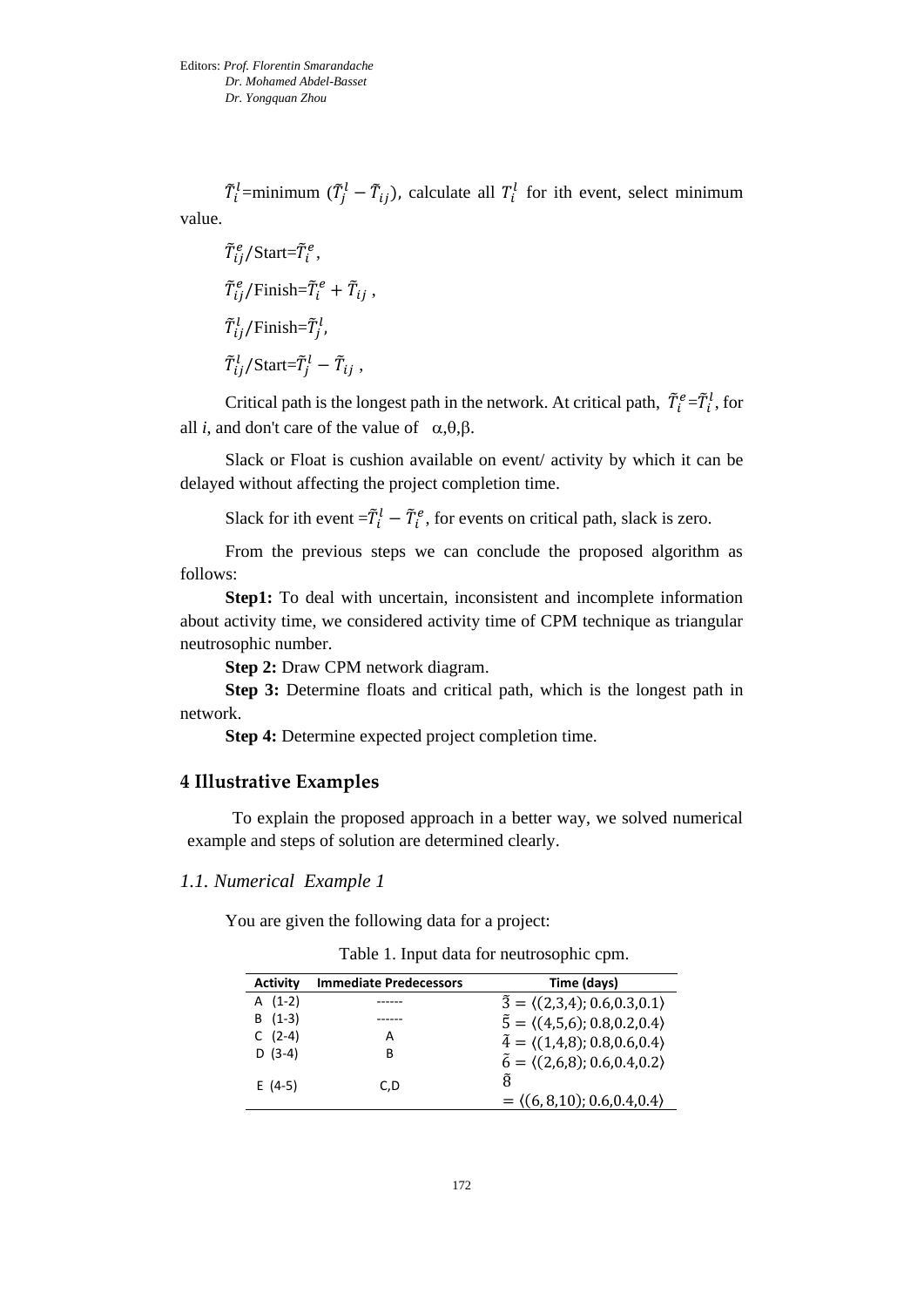**Step 1**: Neutrosophic model of project take the following form:

 $N = \langle E, A, \tilde{T} \rangle$ , where E is asset of events (nodes) and  $A \subset E \times E$  is a set of activities,  $\tilde{T}$  is a triangular neutrosophic number and stand for activity time.

**Step 2:** Draw network diagram of CPM.



Fig.1. Network diagram of CPM



 $\Rightarrow$  Determine latest start/finish of each activity.

**Step 3:** Determine critical path, which is the longest path in the network.

From Fig.1, we find that the critical path is B-D-E and is denoted by red line.

**Step 4:** Calculate project completion time.

The neutrosophic time of project completion  $=$  (12, 19, 24; 0.6, 0.4,  $0.4$ )t<sub>A</sub> + t<sub>C</sub> + t<sub>G</sub> + t<sub>I</sub> days.

To determine crisp value of project completion time we will use Eq.4, then the expected time of project completion in deterministic environment  $= 12$  days.

# **5 Conclusion**

Neutrosophic set is a generalization of classical set, fuzzy set and intuitionistic fuzzy set because it not only considers the truth-membership and falsity- membership but also an indeterminacy function which is very obvious in